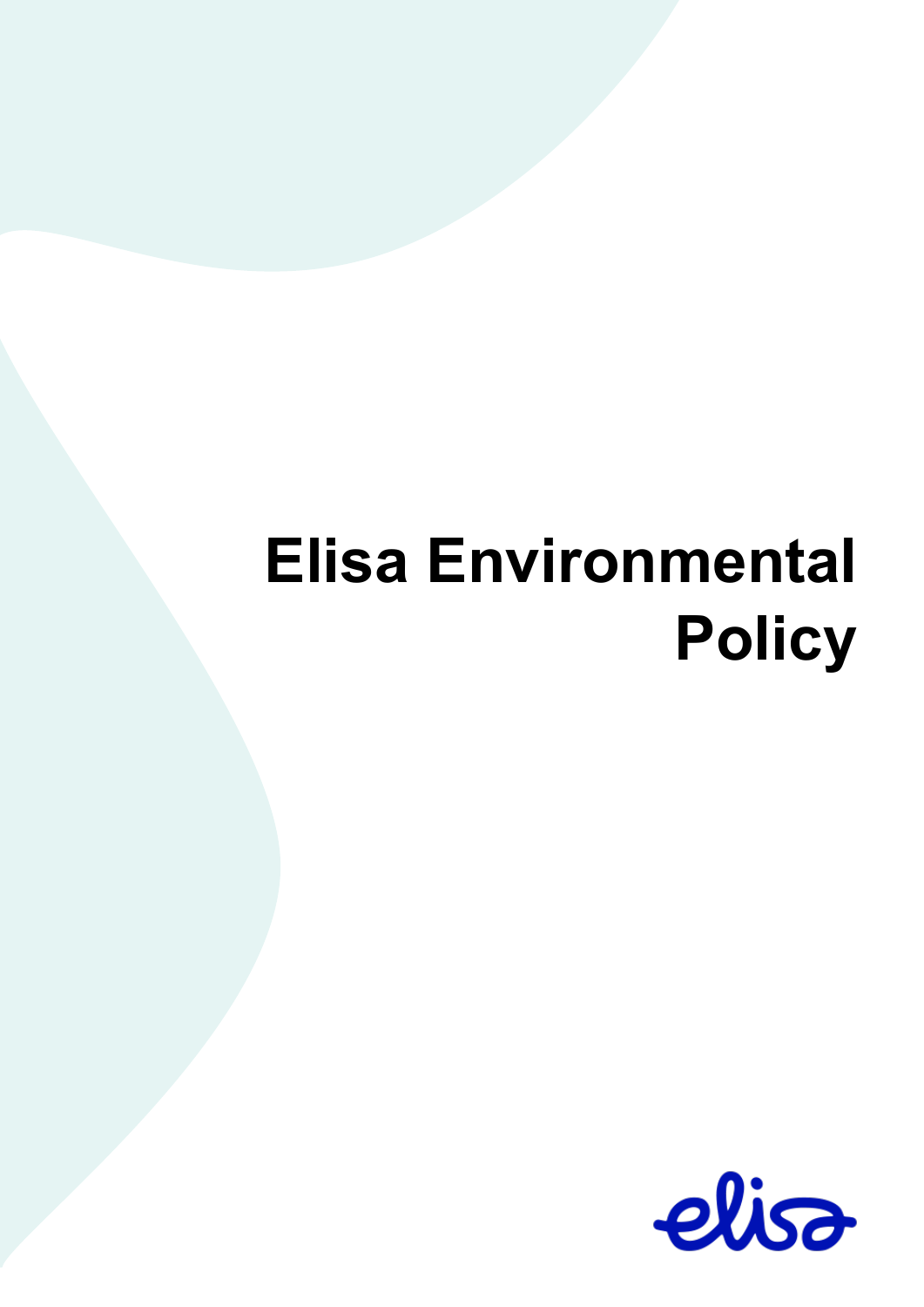# **Contents**

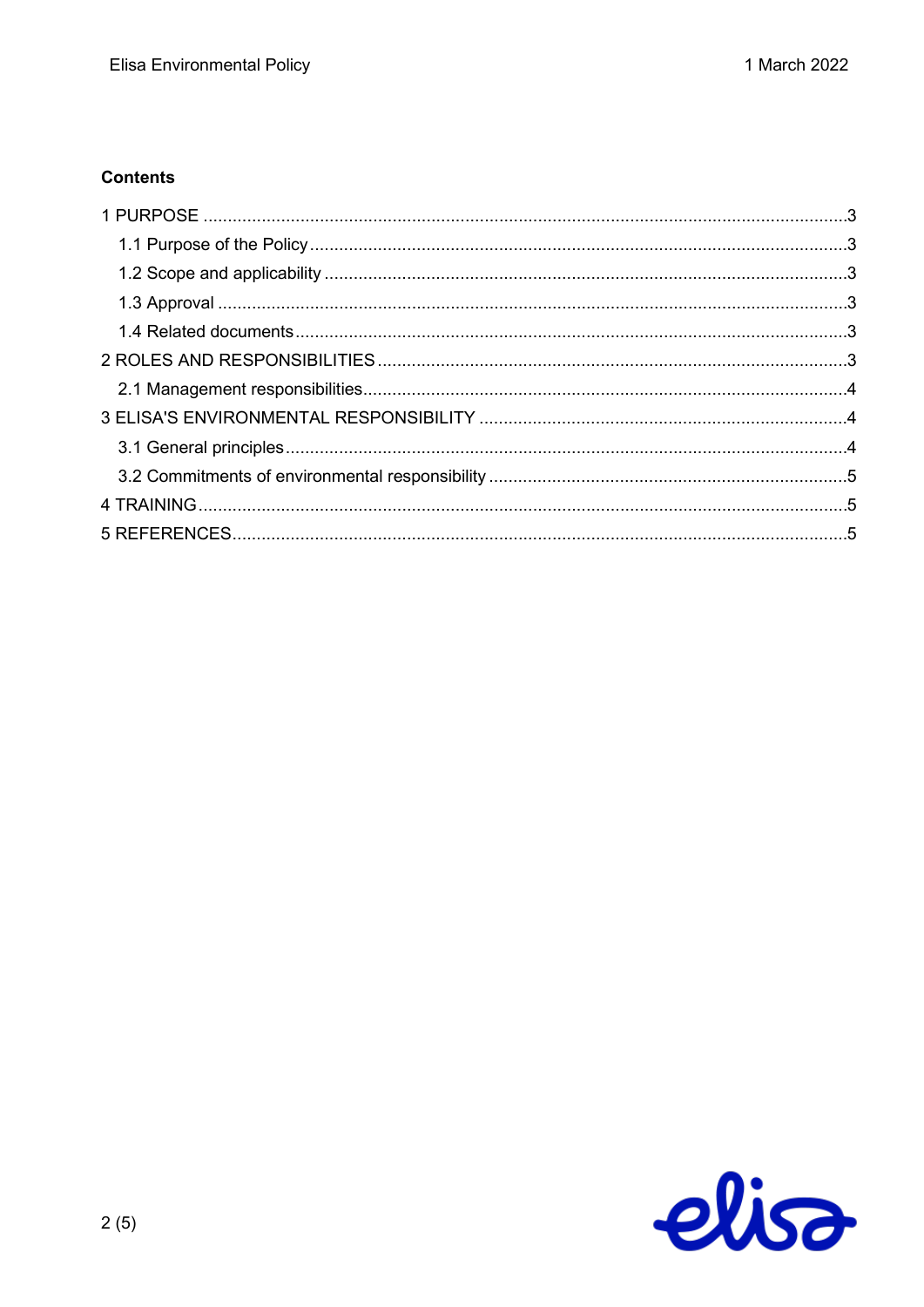# <span id="page-2-0"></span>**1 PURPOSE**

# <span id="page-2-1"></span>**1.1 Purpose of the Policy**

The overall purpose of the *Elisa Environmental Policy* (hereinafter *Policy*) is to support Elisa's mission of *A Sustainable Future Through Digitalisation*, by from an environmental perspective further specifying the rules constituted in the *Elisa Code of Conduct*. This policy describes the compliance with legislation and regulations in our operations and how we commit to reduce environmental impact in our business and other operations. On an operational level, this sets global standards for Elisa and gives guidance of responsible conduct and measures through related management systems of Elisa.

# <span id="page-2-2"></span>**1.2 Scope and applicability**

This Policy is applicable to every employee, director, and officer within the Elisa group of companies and its affiliates. This Policy also applies to all third parties acting on behalf of Elisa. We also require our suppliers, sub-contractors, and external partners to comply with similar principles. Elisa may also operate in countries where there are more stringent environment laws or regulations in place. In such cases, the provisions of the locally applicable laws will override the principles set out in this Policy.

# <span id="page-2-3"></span>**1.3 Approval**

The Elisa Environmental Policy is approved by Elisa corporate Responsibility Management Board.

#### <span id="page-2-4"></span>**1.4 Related documents**

The Elisa Code of Conduct sets the foundation for our own ethical business behaviour, while the *Elisa Code of Ethical Purchasing* describes the ethical and legal duties and responsibilities of our suppliers.

The non-public *Elisa Energy Policy* describes optimisation of the net energy balance within all Elisa operations, which requires continuous development to stay at an optimal degree of energy efficiency.

The *Elisa Environmental Management System* describes our operational context and the scope, objectives, and ways of managing our resource efficiency and environmental sustainability overall.

The *Elisa Energy and GHG Emission Disclosure* is a supplement to our annual responsibility report.

#### <span id="page-2-5"></span>**2 ROLES AND RESPONSIBILITIES**

All employees, directors and officers within Elisa Group are responsible for complying with applicable Environment legislation, Elisa's Code of Conduct, this Policy, as well as any other applicable Elisa Group policies, guidelines and instructions given from time to time.

All employees are expected to familiarize themselves with this Policy.

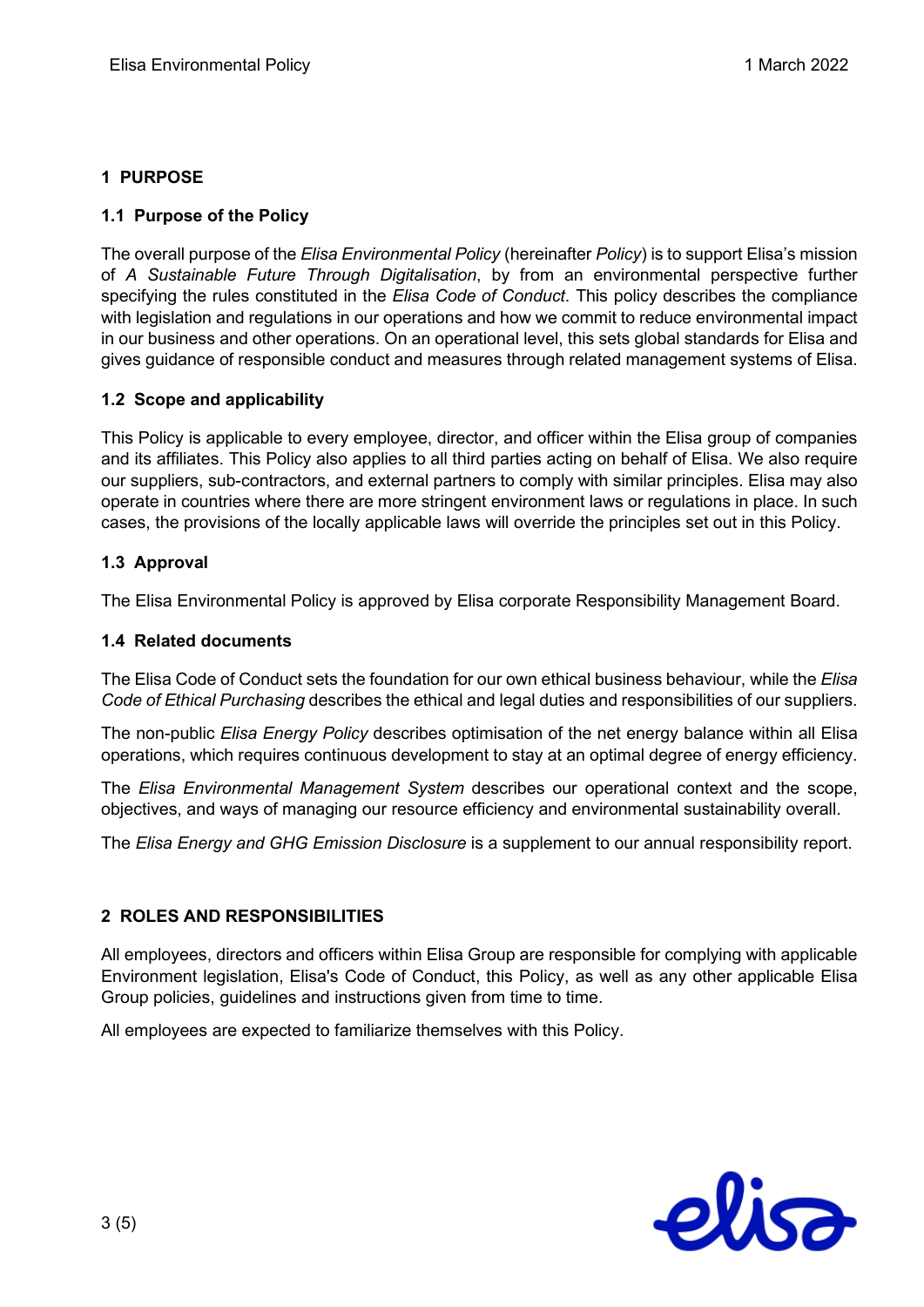# <span id="page-3-0"></span>**2.1 Management responsibilities**

Managers are responsible for ensuring that their teams and functions are compliant with this Policy and for monitoring such compliance.

Persons in managerial positions are expected to show example on ethical and responsible business conduct, including with regards to environment.

# <span id="page-3-1"></span>**3 ELISA'S ENVIRONMENTAL RESPONSIBILITY**

#### <span id="page-3-2"></span>**3.1 General principles**

Elisa's mission is A Sustainable Future Through Digitalisation. Responsibility is one of Elisa's company values. In environmental responsibility we focus on climate responsibility and energy efficiency. ICT products and services play a key role in lowering the global carbon footprint. Elisa became carbon neutral already in 2020 and wants to be part of creating a carbon neutral society.

By our energy efficient services, we can obtain significant reduction of both our own as well as our customers' carbon footprint. We continuously develop our operations, and we can provide sustainable digital services that enable also our customers to be more resource-efficient and climate-friendly.

We aim at reducing environmental impact of our products and services throughout their total life cycle. Elisa shops have recycling bins and electronic waste is recycled as raw material. Functional mobile devices are re-used. We also have methods for processing devices returned through sales channels.

We cooperate with our supply chain and require our suppliers to comply with similar principles and we expect our suppliers to follow Elisa's Code of Ethical Purchasing or similar principles in all their business operations and in their own supply chain:

- Processes exist to actively streamline the use of limited resources (e.g., energy, water, raw materials).
- Appropriate management, operational and technical methods are available to assess and reduce the risks of harmful environmental emissions.
- Methods for end customers are in place to improve the environmental performance of products and services.
- Innovative development that generates environmental and social benefits for products and services are supported.
- Suppliers and their subcontractors are encouraged to report any suspected violations or noncompliance with this Policy to Elisa's whistleblowing channel available at our webpage.

Responsibility also means that every Elisa employee contributes to the well-being of the environment and chooses an environmentally friendly alternative in the employee's activities.

We comply with legislation and regulations in all our operations, and we are committed to continuously improving the environmental impact of our business as well as promoting environmentally friendly operations.